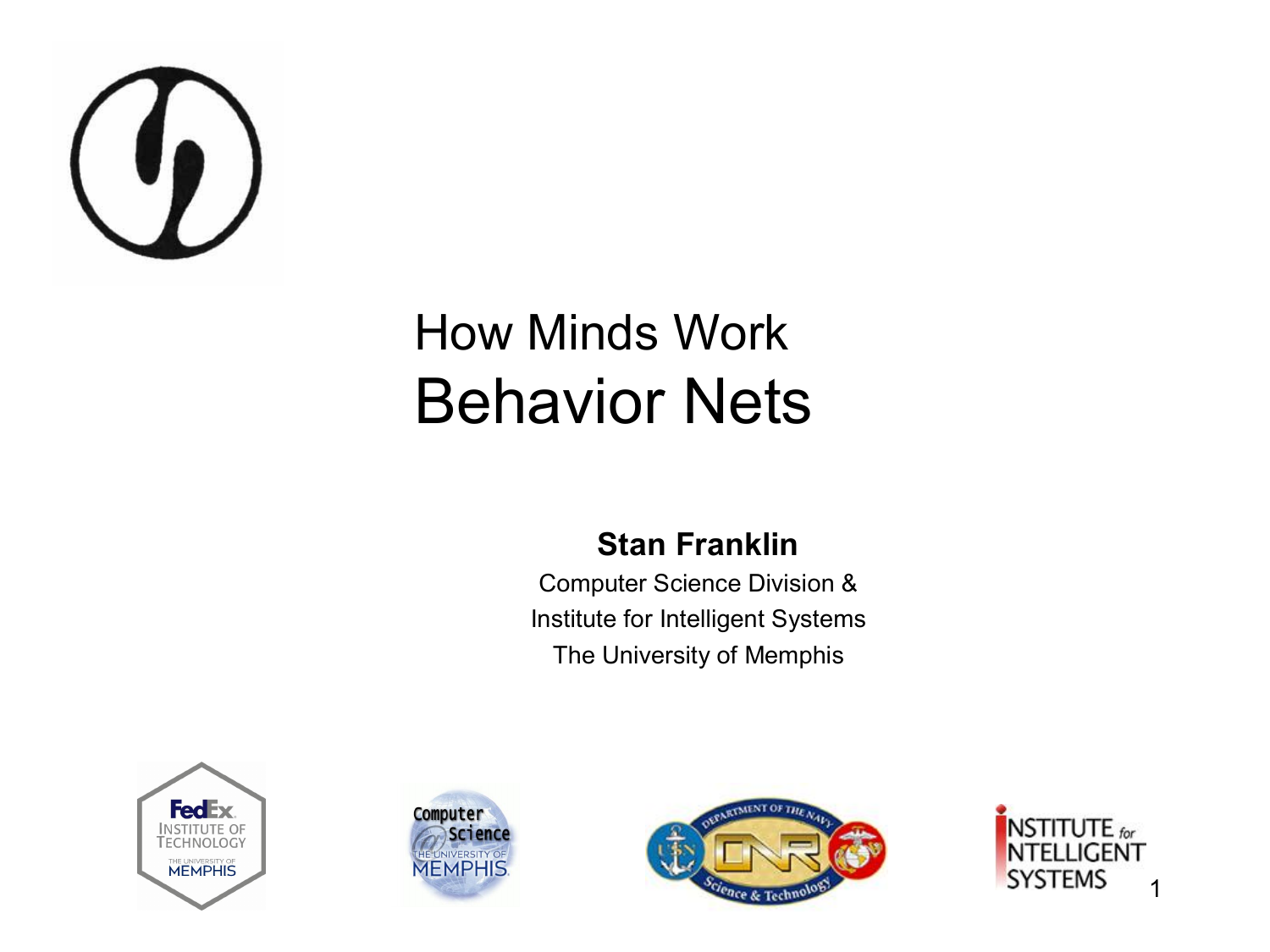# Desired Characteristics

- Goal oriented
- Opportunistic
- Persistent
- Able to plan ahead
- Robust
- Reactive
- Fast
- Note lack of independence
- Tradeoffs needed
- Optimality not asked for
- Good enough will do

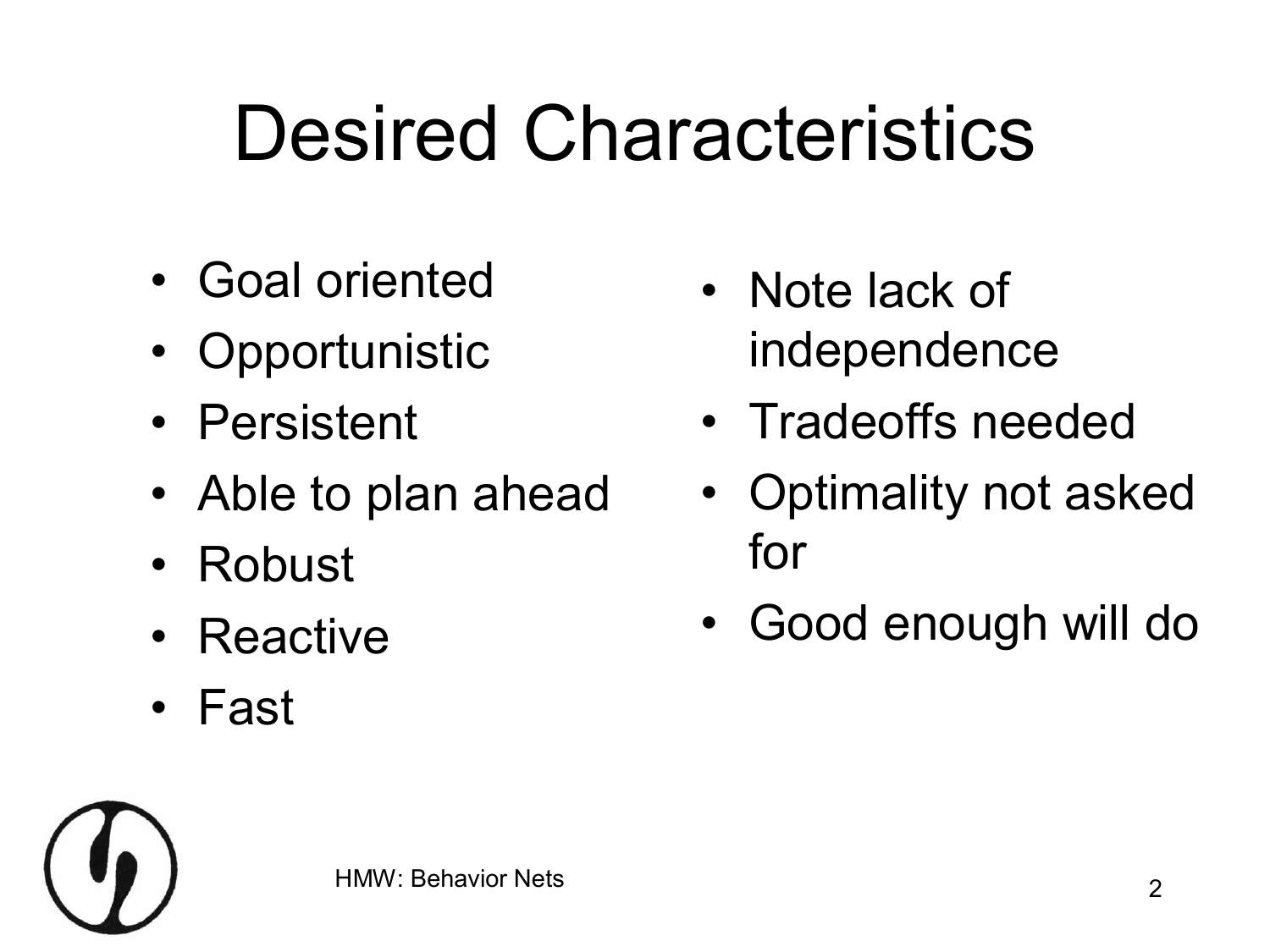### Competence Modules

- Simple
- Interactive
- Mindless
- Each with a specific competence
- Like processors, codelets, demons, schema

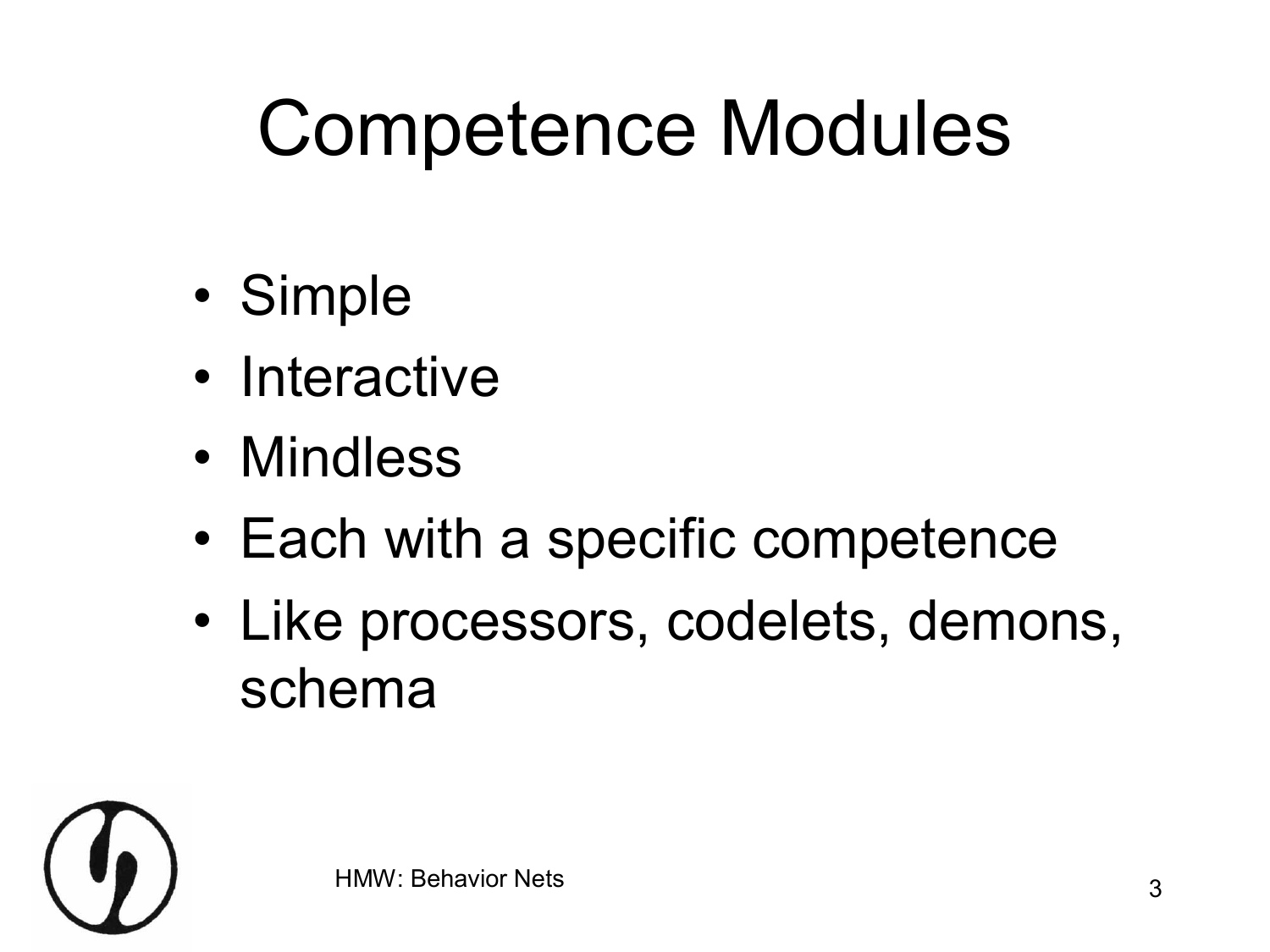# A Competence Module

- Much like a production rule, demon, schema
- Preconditions environmental facts required for the competence to be performed
- An action
- Additions and deletions facts to be added or deleted after the action is taken
- Activation a number, some kind of strength level

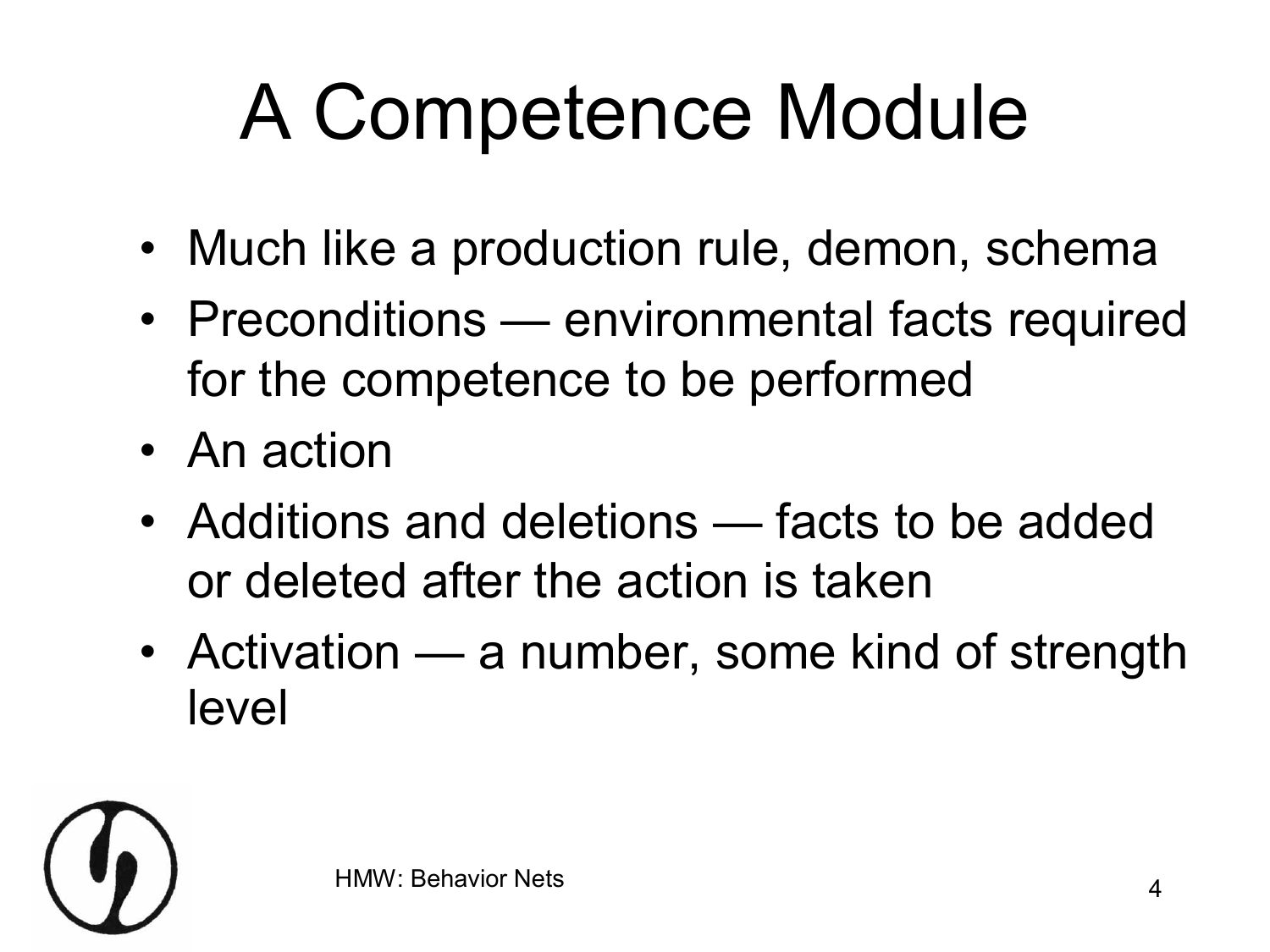# The Behavior Network

- Competence module = node of a digraph
- links are completely determined by the competence modules
	- Successor links
	- Predecessor links
	- Conflictor links

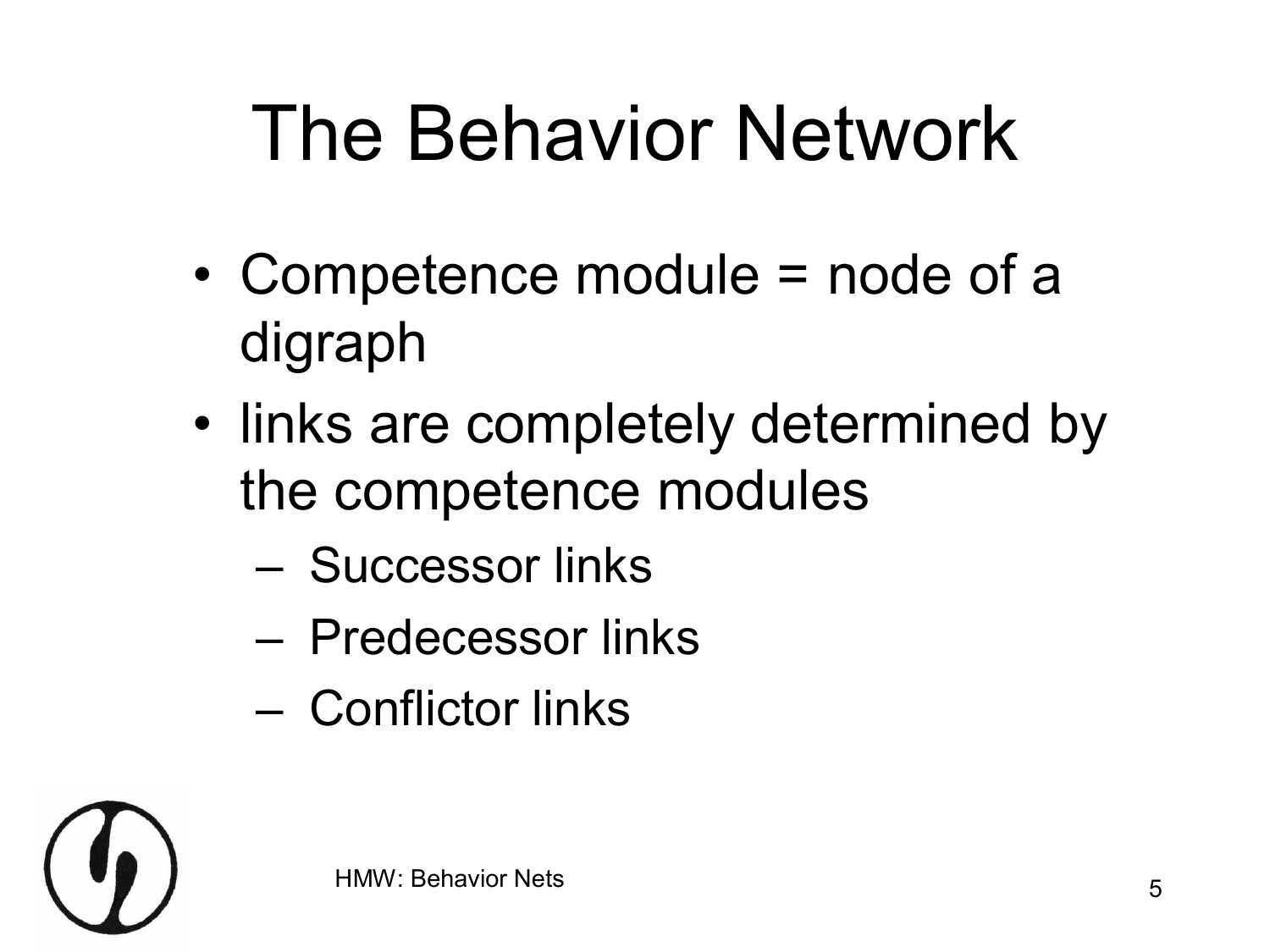



**successor links**

HMW: Behavior Nets 6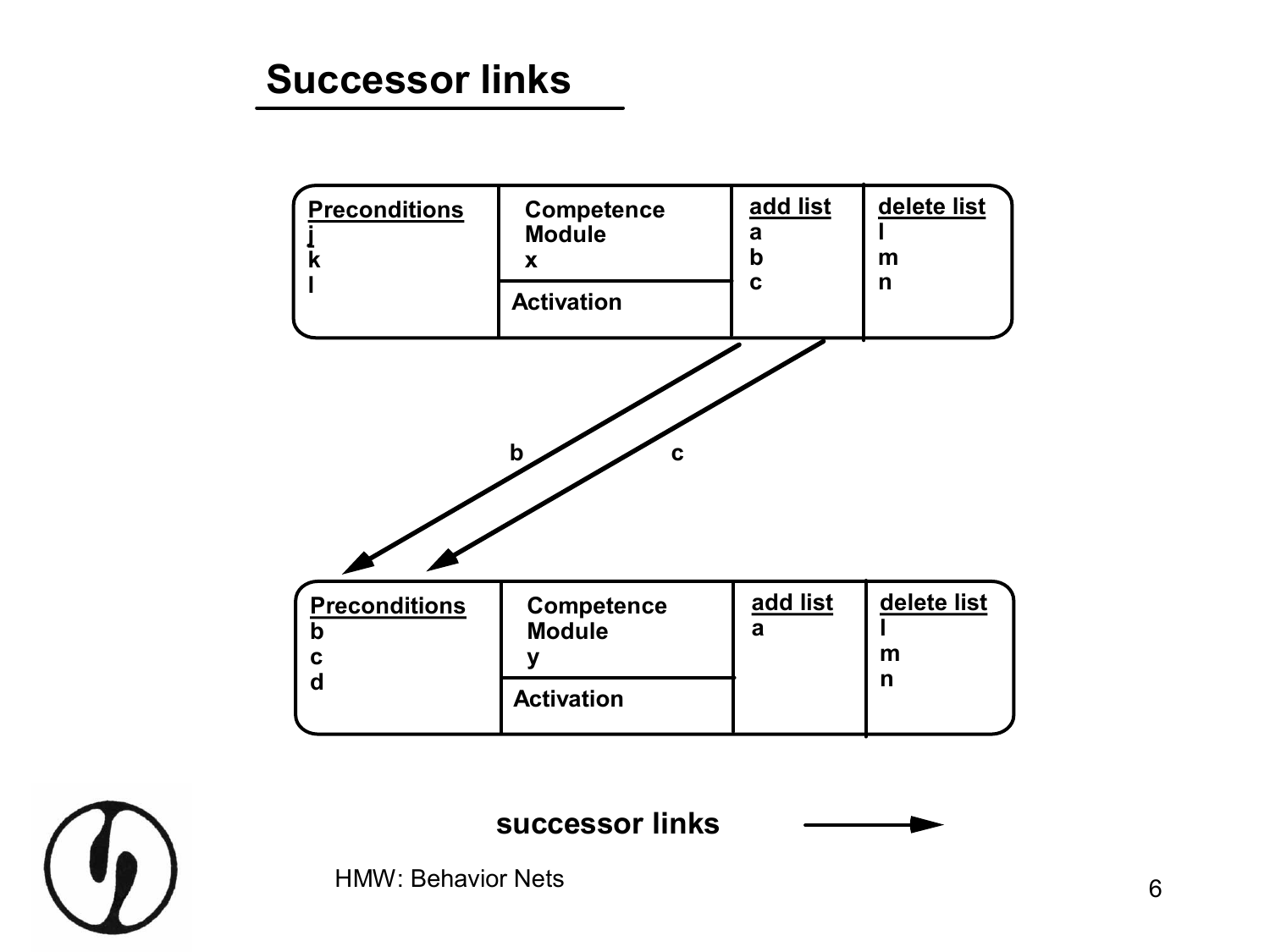#### **Predecessor links**



**successor links**

**predecessor links**



HMW: Behavior Nets 7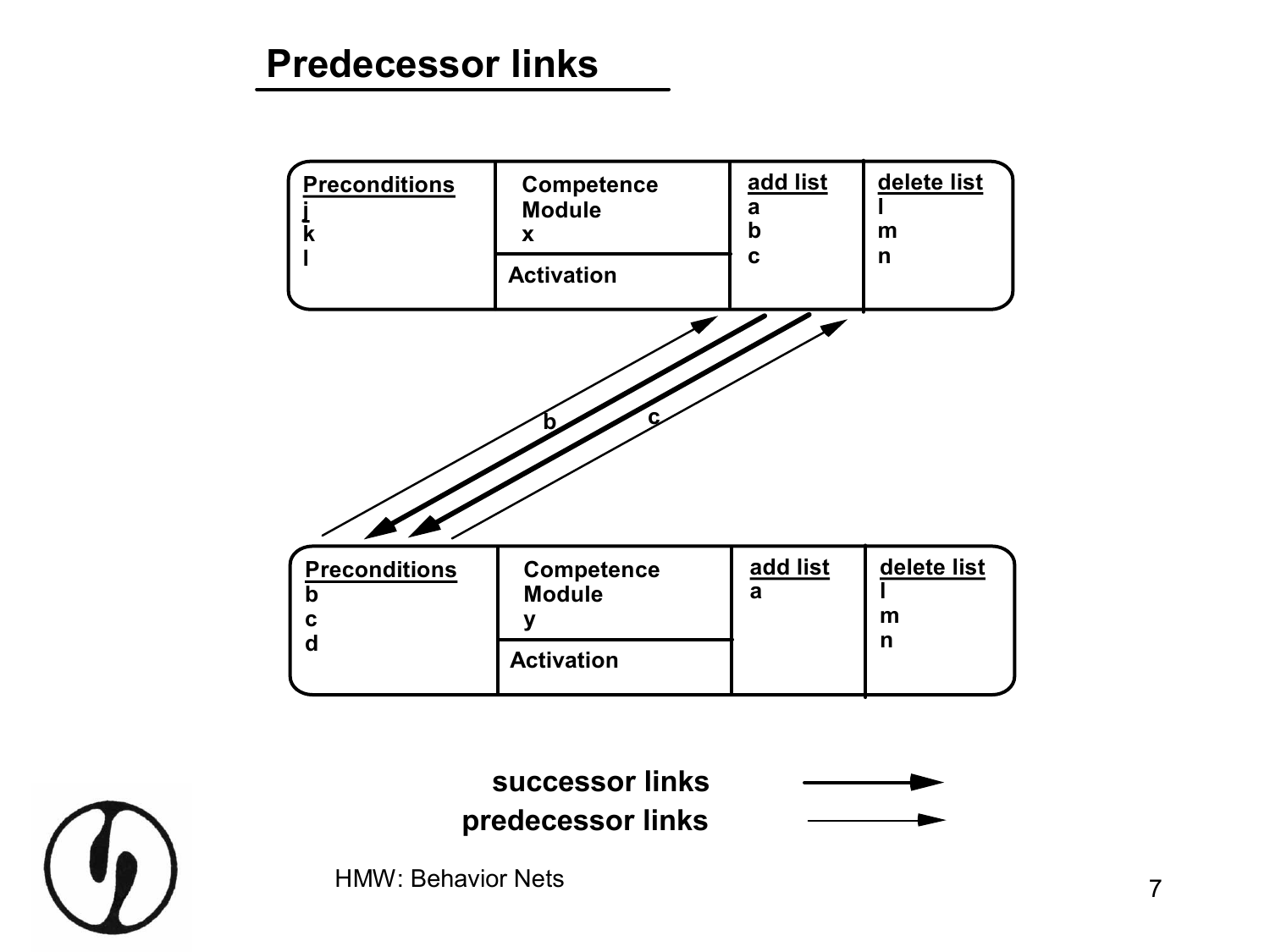#### **Conflictor links**





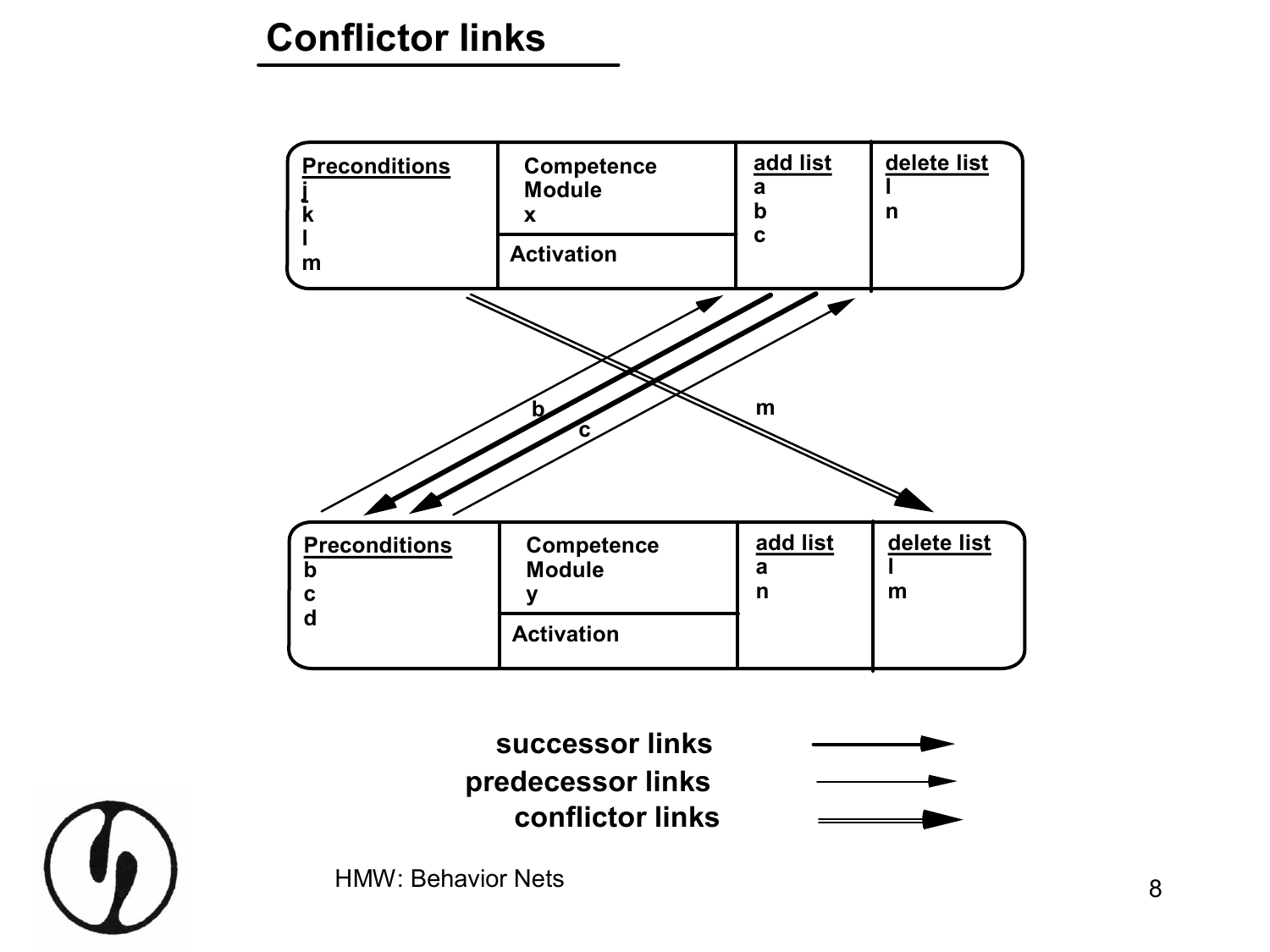#### Activation Comes From

- Activation stored by the competence modules
- from the environment
- from built-in, global goals

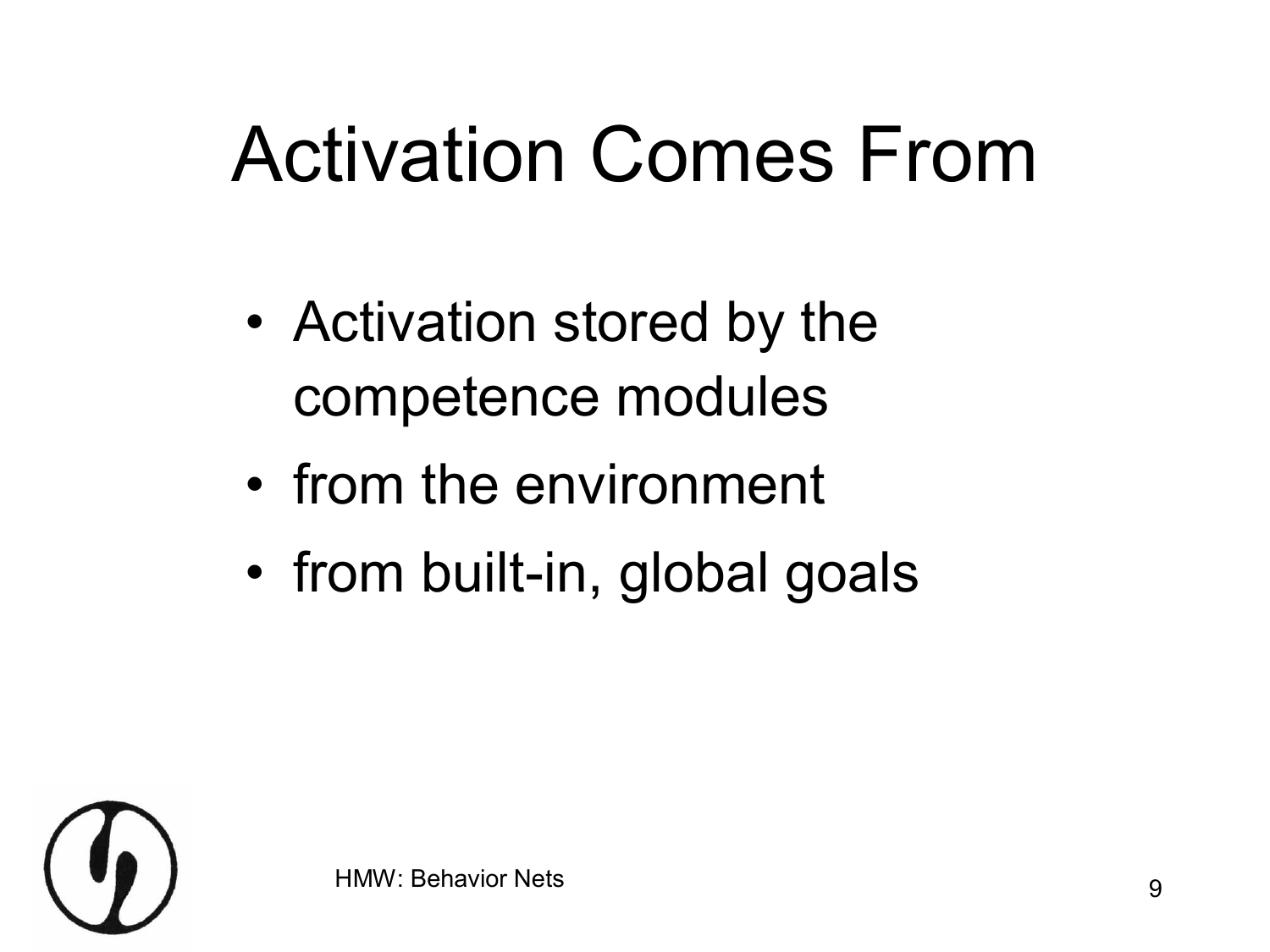# Environmental Activation

- Environment activation for each true precondition
- The more true preconditions, the more relevant the competence is
- This source of activation allows the system to be opportunistic

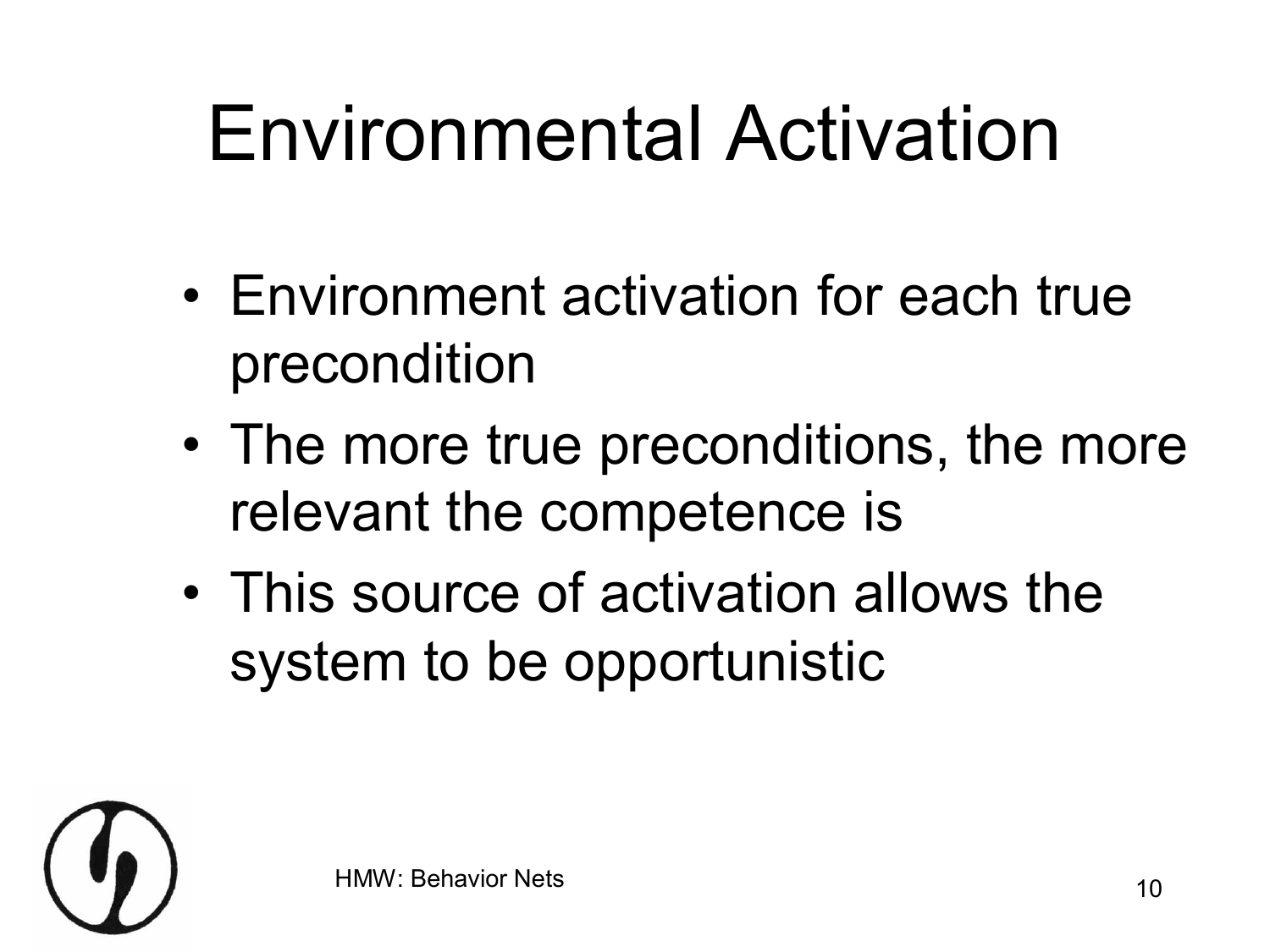### Goal Activation

- If a competence satisfies a goal, the goal will send activation
- This source of activation tends to make the system goal directed
- A completed goal inhibits any competence that will undo it

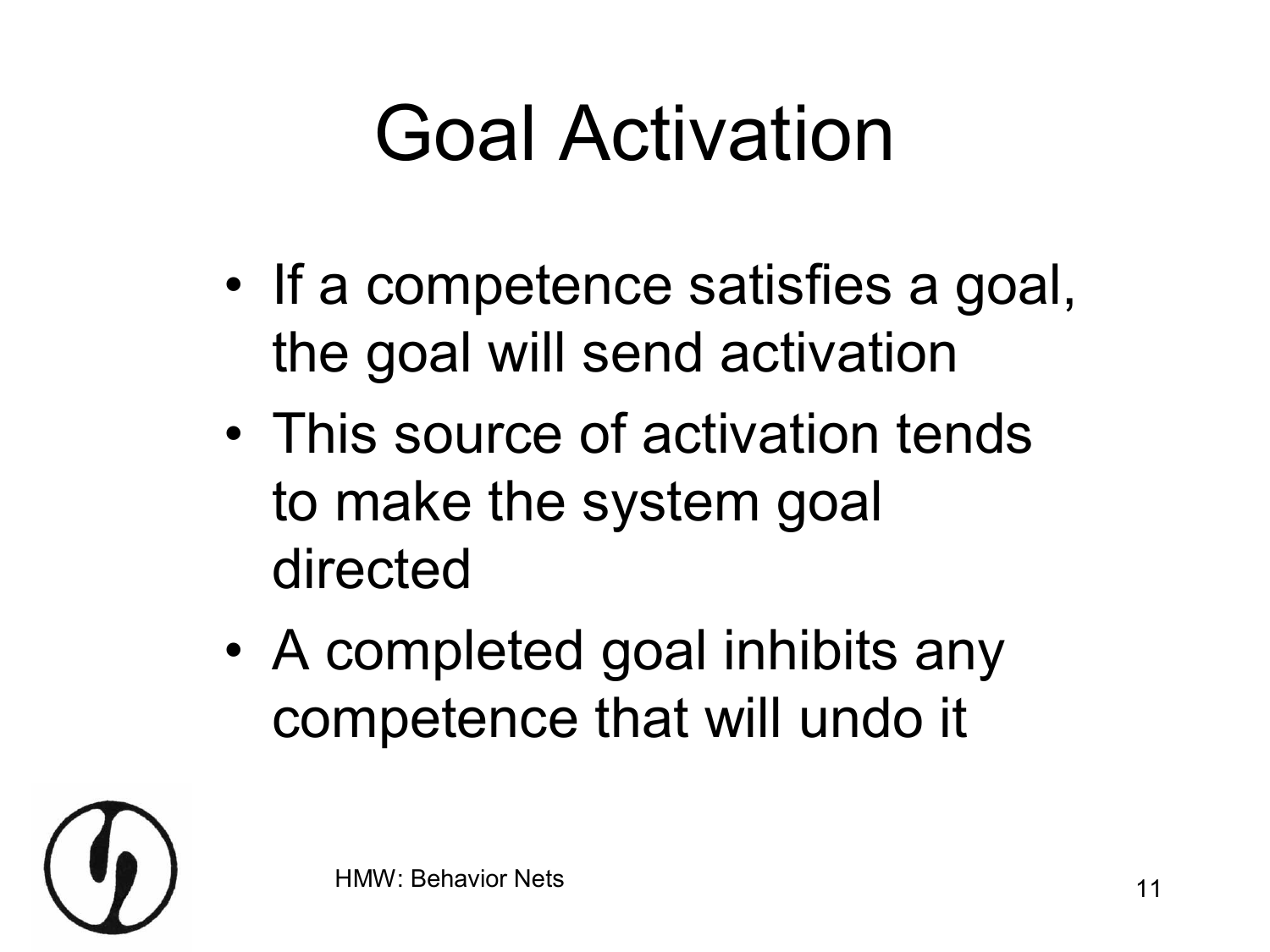# Activation Along Successor Links

- Activation spread from competence to competence along links
- Along successor links, one competence strengthens those competencies whose preconditions it can help fulfill

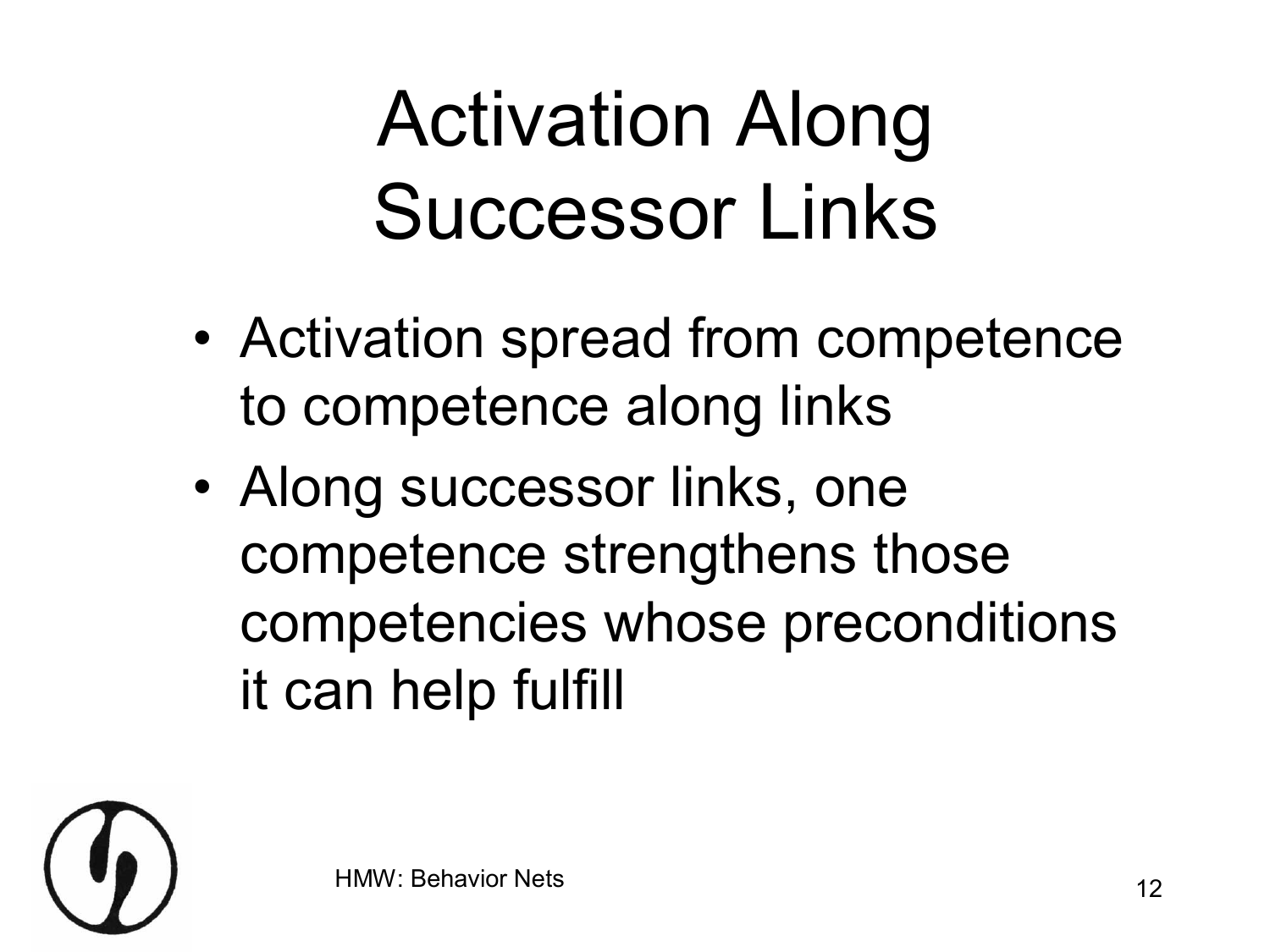# Activation Along Predecessor & Conflictor Links

- Along predecessor links, a competence strengthens any other that fulfills one of its own preconditions
- Along a conflictor link a competence inhibits any other that can undo one of its true preconditons
- Every conflictor link is inhibitory

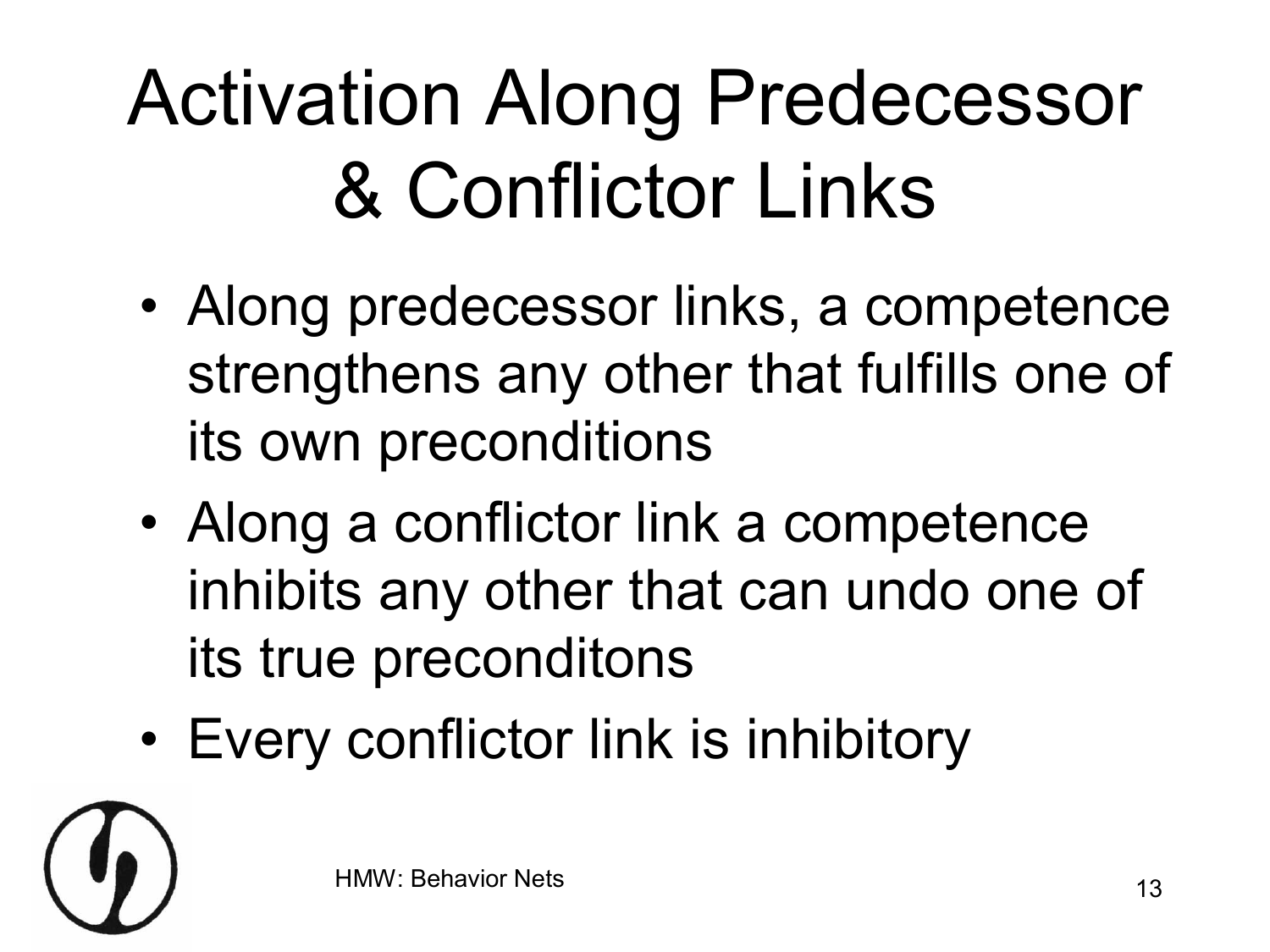#### Executable Competence

- Call a competence module *executable* if all of its preconditions are satisfied
- The competence is ready to fire, although it may well not

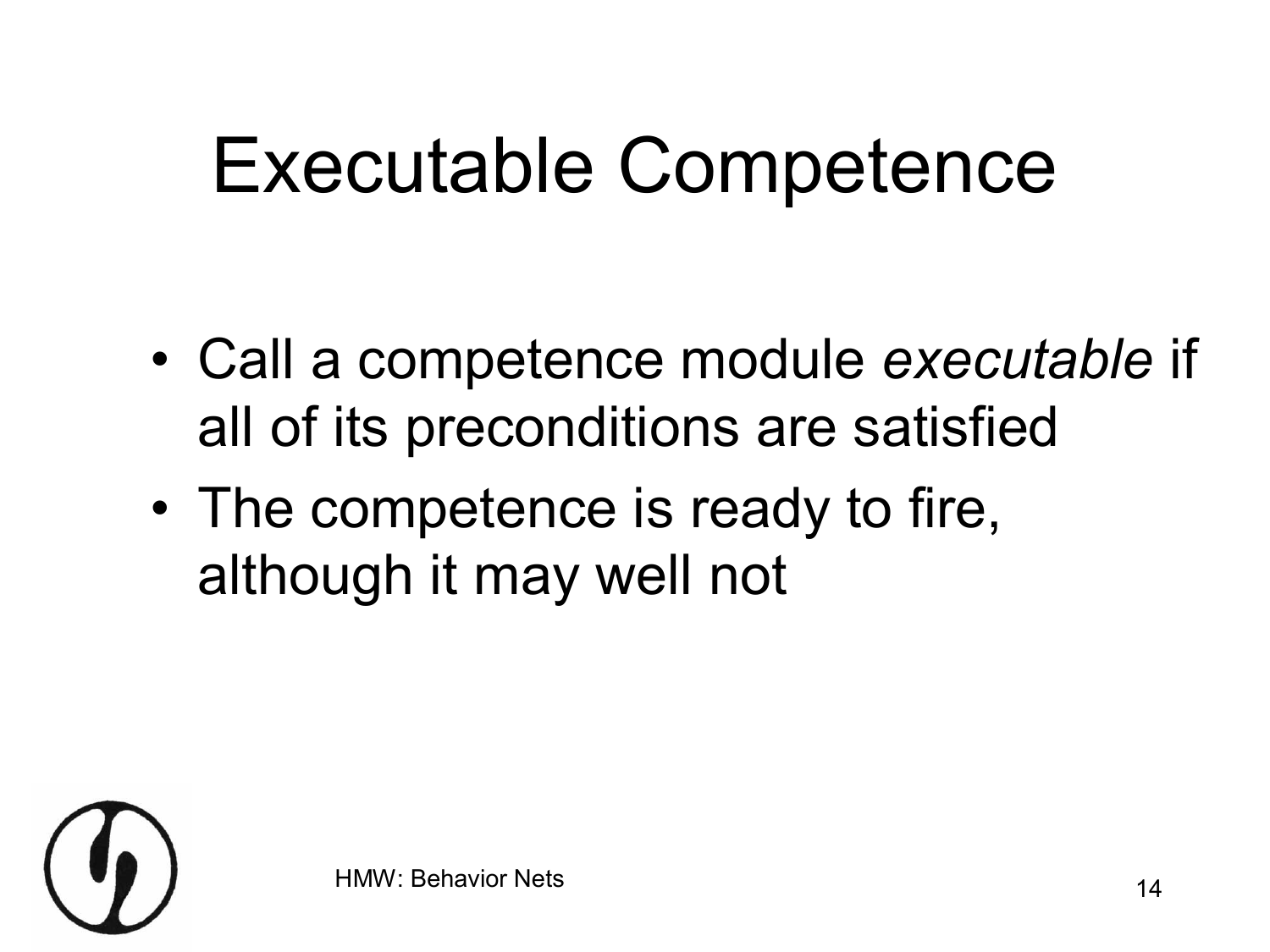# Behavior Net Loop

- Add activation from environment and goals
- Spread activation forward and backward among the competence modules
- Decay total activation remains constant
- Competence fires if
	- it's executable and
	- it's over threshold and
	- it's the maximum such
- If one competence fires, its activation is zero, and threshold returns to normal
- If none fires, reduce threshold by 10%

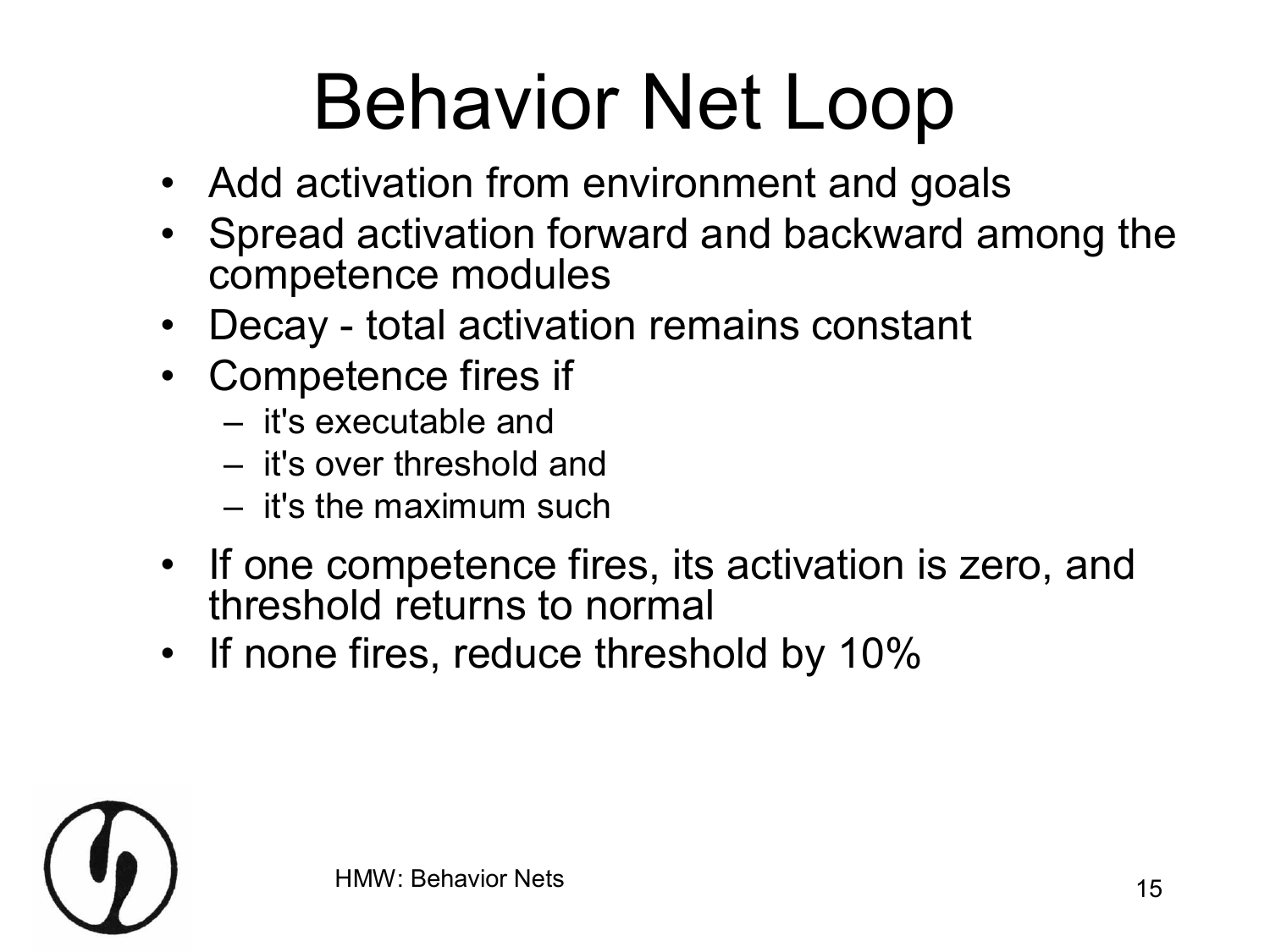# Global Parameters

- Activation threshold
	- Raising it makes the system more thoughtful,
	- Lowering makes it more reactive
- Activation added for each satisfied precondition
	- Increasing makes the system more opportunistic
- Activation for being able to satisfy a goal
	- Increasing leads to more goal-oriented behavior
- Last two parameters tradeoff, since goal orientation and opportunism are opposite
- Parameters remain constant during a run

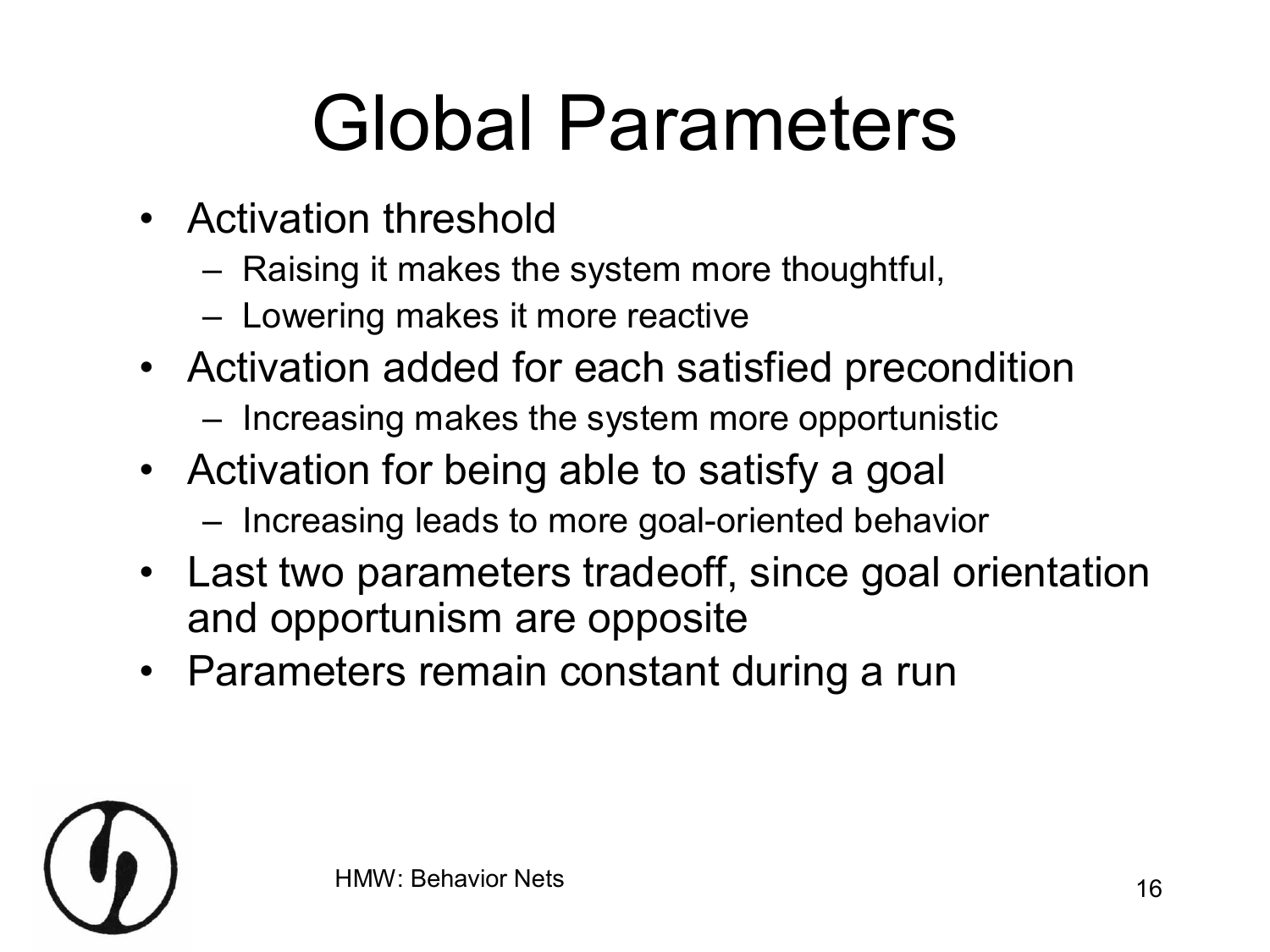# Plans

- Sequence of competencies transform present situation into desired one
- Sequence can become highly activated by forward spreading from current state & backward spreading from a goal state
- May occur in competition with other sequences striving towards other goals

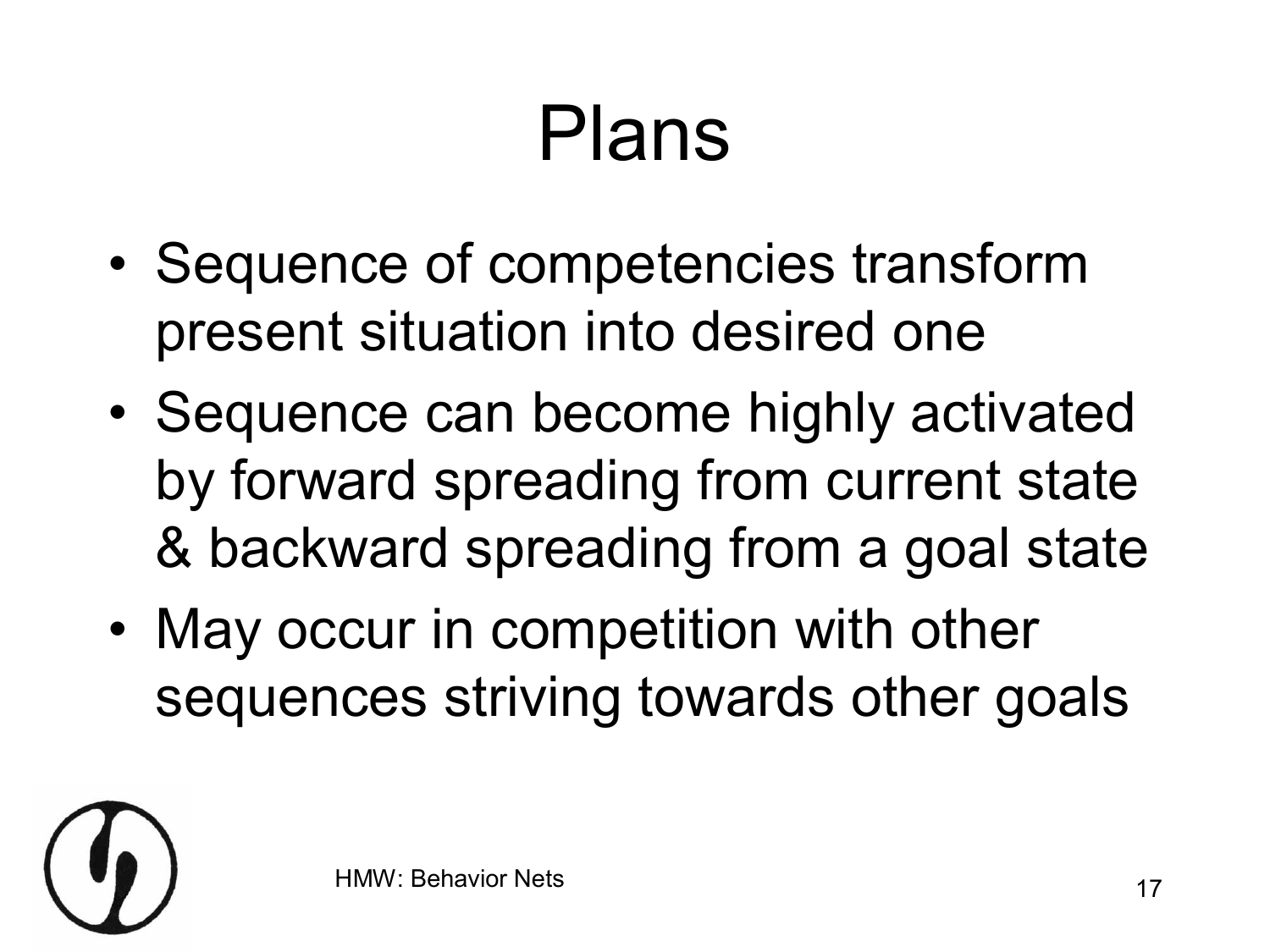# Really a Plan?

- An outside observer might call it a plan
- System doesn't use it as a plan
- Plan seems to exist only in the likelihood for execution of its competencies
- No centralized preprogrammed search processing results in cheaper operation than traditional planning methods

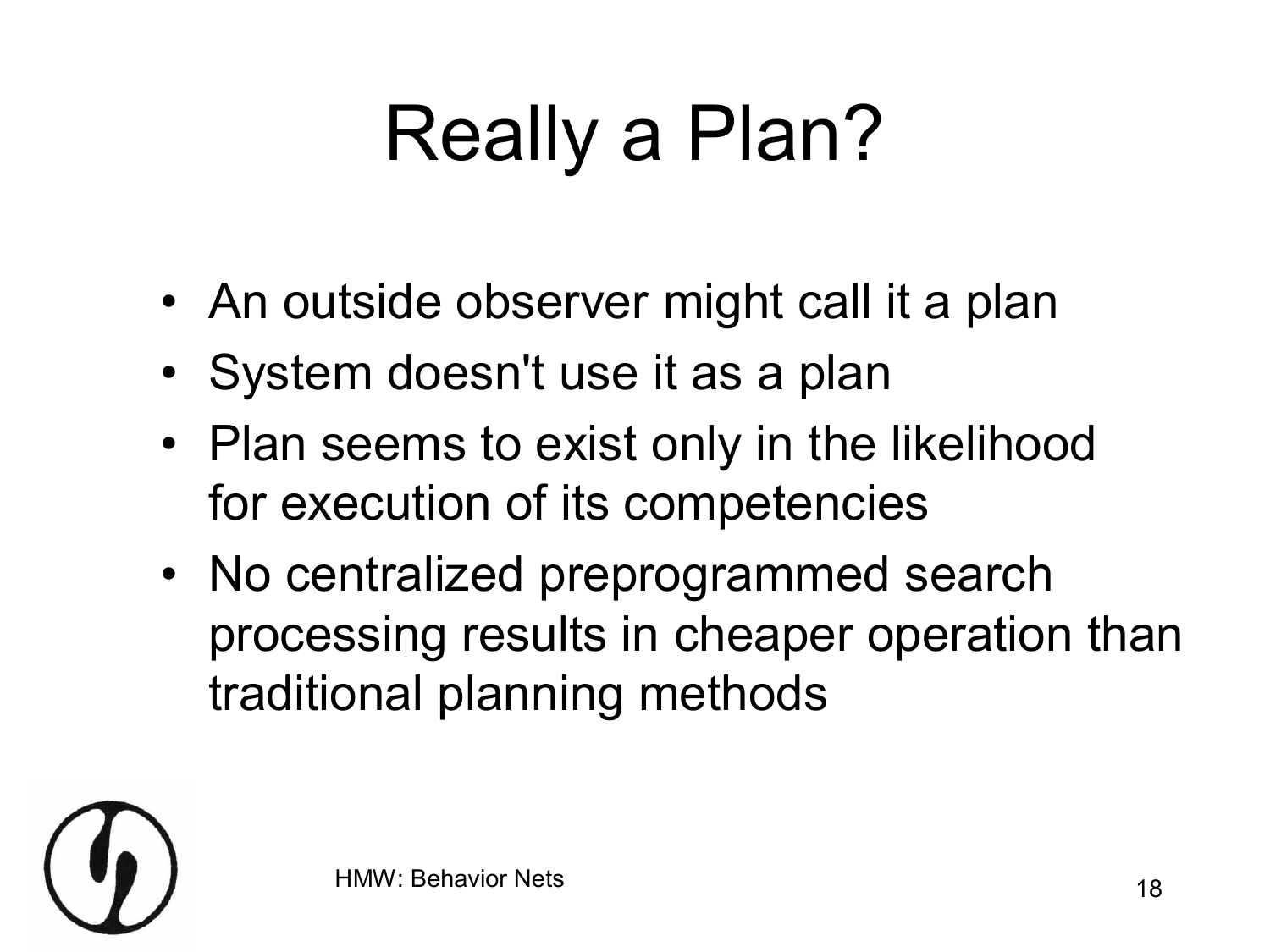## Problems with Behavior Nets

- No variables preconditions & add & delete list composed of propositions
- Causes computational explosion
- No learning must be hand crafted
- Expensive to produce

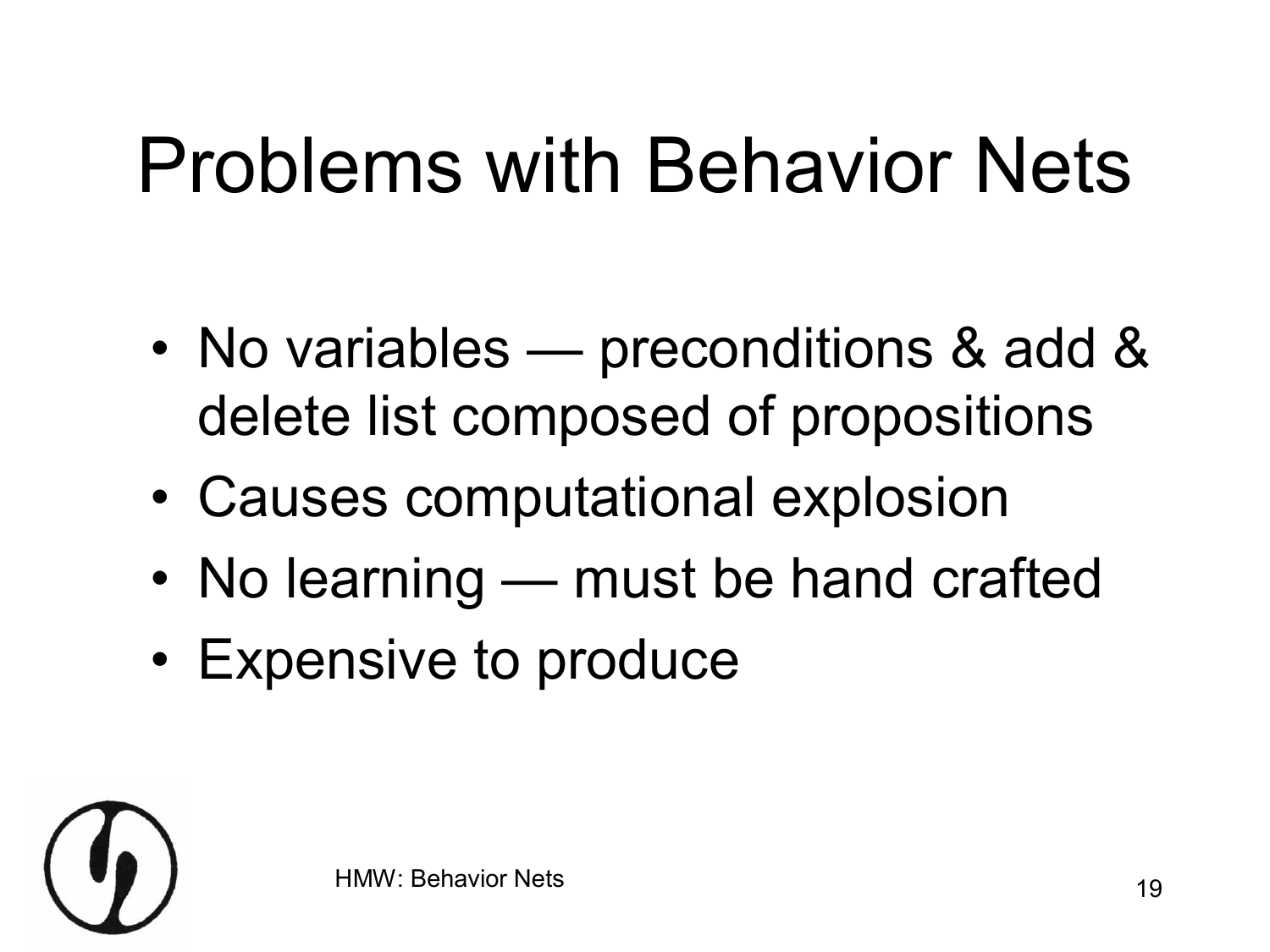# Readings

- Maes, P. 1989. How to do the right thing. **Connection Science 1:291-323**
- Franklin, S. 1995. *Artificial Minds*. Cambridge MA: MIT Press